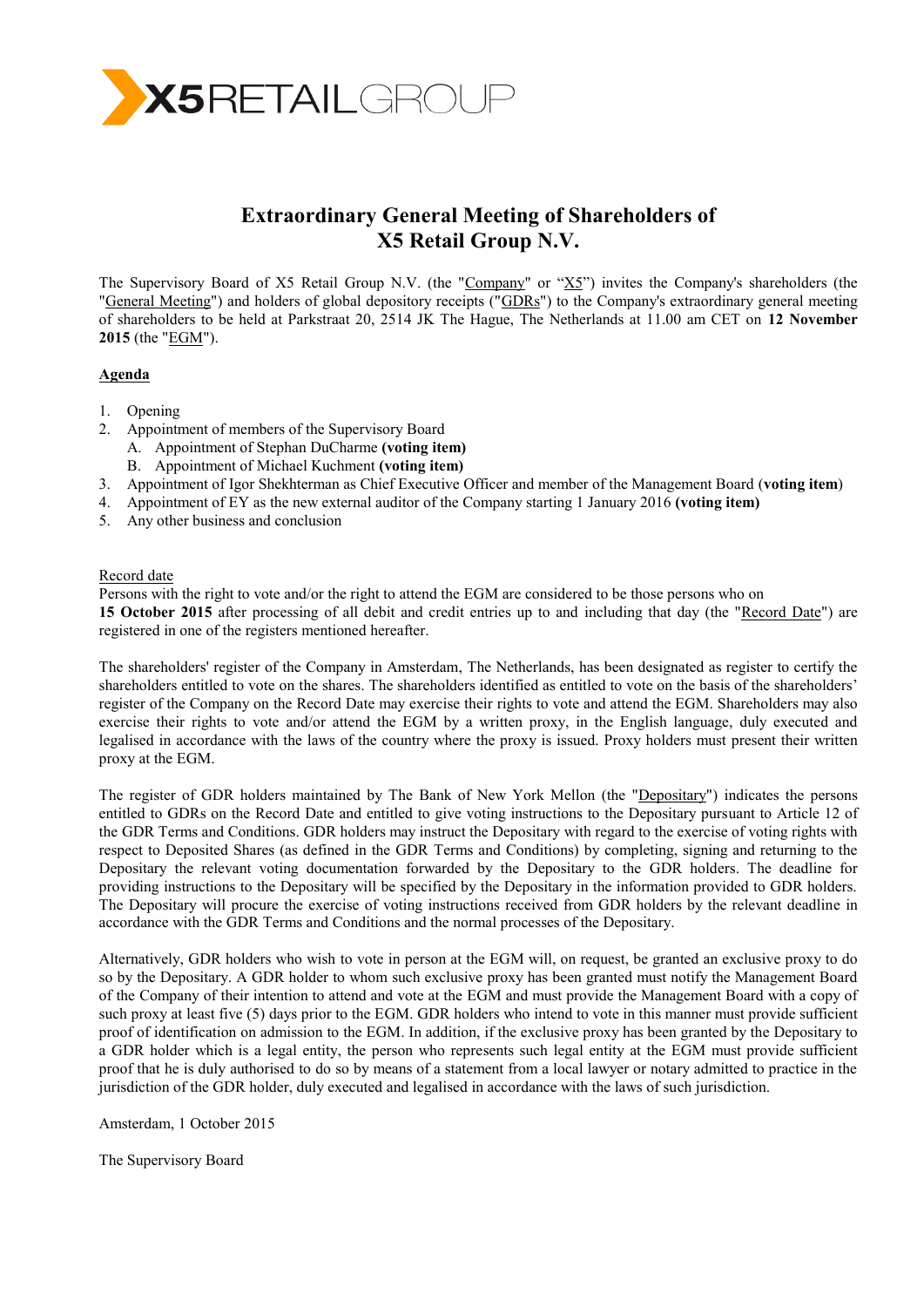

### **Explanatory Notes to the Agenda**

### **2A. Appointment of Stephan DuCharme as member of the Supervisory Board (voting item)**

The Supervisory Board proposes to appoint Stephan DuCharme as member of the Supervisory Board (the Board) in accordance with article 20.1 of the Company's Articles of Association. It is proposed to appoint Stephan DuCharme for a term ending on the day of the annual general meeting of shareholders to be held in 2019, which is the fourth year after the year of the appointment.

Stephan DuCharme (20 April 1964), a U.S./German citizen, served as CEO and Chairman of the Management Board of X5 from July 2012, after having previously served on X5's Supervisory Board from 2008. Prior to X5 he held senior management positions with SUN Group and Alfa Group, preceded by senior banking positions with the European Bank for Reconstruction and Development (EBRD) and Salomon Brothers Inc. Stephan has served on the Boards of Directors of CSA Czech Airlines, Alfa Bank, SUN-Interbrew Ltd. and JSC SUEK. He graduated with distinction from the University of California at Berkeley and was awarded an MBA from INSEAD.

The Board respects Stephan's decision to step down as CEO, and welcomes the fact that he is committed to remain closely associated with X5, guiding the next phase of the company's development and sustainable growth. Therefore, subject to his nomination being approved at the EGM, the Supervisory Board intends to appoint Stephan as Chairman of the Supervisory Board.

The Supervisory Board acknowledges that, upon his appointment to the Supervisory Board, Stephan does not meet the independence criteria set out in best practice provision III.2.2 of the Dutch Corporate Governance Code (the "Code"). Moreover, the Supervisory Board acknowledges the Code's best practice provision III.4.2 that the Chairman of the Supervisory Board should not be a former member of the Management Board of the Company.

Having carefully considered the interests of the Company and its shareholders, the Supervisory Board has taken the view that these interests are best served by retaining Stephan's experience and leadership for X5 in a renewed capacity as Chairman of the Supervisory Board. This offers shareholders and other stakeholders the greatest continuity and ensures that the Chairman, who is entrusted with taking X5 forward to the next phase of its development, has a proven track record. Having successfully served as CEO during the past three years, and previously as member of the Supervisory Board from 2008 to 2012, Stephan's contribution as Chairman will also be enhanced by his prior finance and banking experience. As part of his remit as Chairman, Stephan will play an active role in relations with shareholders, supporting the new CEO and the CFO.

Stephan DuCharme holds 100,334 GDRs in the Company.

In accordance with best practice, the Company has consulted with its major shareholders to provide additional background information on this proposal, and on the proposal in agenda item 3 (below). These consultations have resulted in positive feedback from major shareholders who have expressed their support for the continuity of strategy, operating model and leadership at X5, as outlined in these explanatory notes.

### **2B. Appointment of Michael Kuchment as member of the Supervisory Board (voting item)**

To increase the number of independent Board members with a strong track record in the retail industry, the Supervisory Board proposes to appoint Michael Kuchment as additional member of the Supervisory Board, in accordance with article 20.1 of the Company's Articles of Association. Subject to this appointment by the General Meeting of Shareholders, the Supervisory Board will be composed of eight members, with a majority of five independent members. It is proposed to appoint Michael Kuchment for a term ending on the day of the annual general meeting of shareholders to be held in 2019, which is the fourth year after the year of the appointment.

Michael Kuchment (28 August 1973), a Russian citizen, is co-founder and vice-president of Hoff, one of the leading home furnishing retailers in Russia. Currently Michael is also Chairman of the Supervisory Board of Sovcombank, one of the